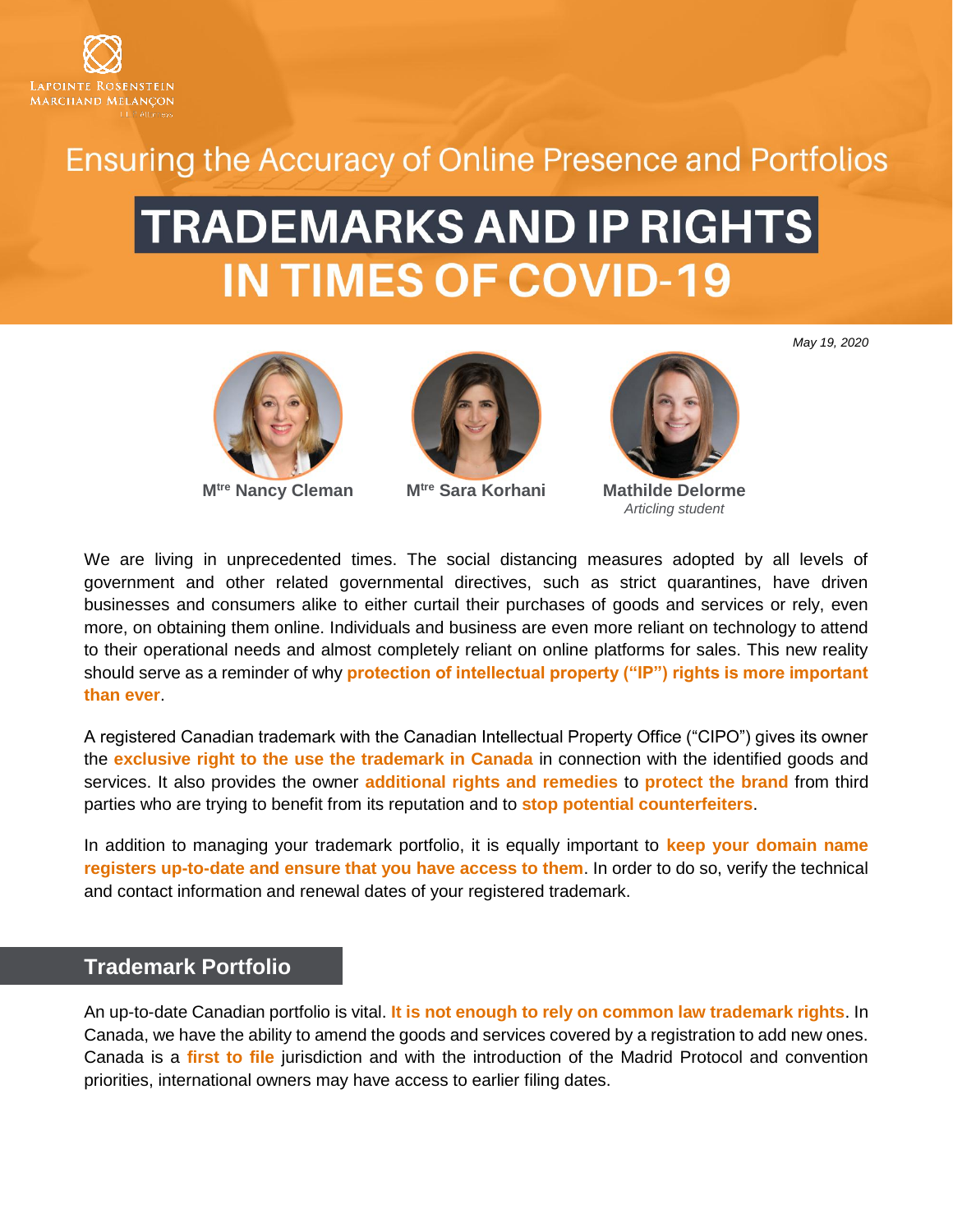We understand that it is an uncertain time and money is tight. When prioritizing which actions to take in order to be ahead in the digital world, **applications for trademarks should be at the top of the list**.

#### **General Guidelines and Tips Regarding Trademark Registration, Use and Protection**

- **1. Take an inventory of your brands** for business and products alike
- **2. Confirm your trademarks are properly registered**
	- **a.** Does the registration show the correct name;
	- **b.** Is the address correct;
	- **c.** Does the registration cover all the goods and services.

#### **3. Apply for trademarks as soon as possible**

The fact that you have used a trademark under common law for years does not mean you will automatically have the right to registration. As Canada is a first to file jurisdiction, others may have applied for similar marks and have prior rights.

#### **4. Renew older registrations**

Trademarks must now be grouped according to the Nice Classification and can be renewed for ten years. The renewal period starts six months before the renewal date and ends six months afterwards.

#### **5. Choose trademarks carefully**

Ensure the marks you choose have some distinctiveness and are not primarily descriptions or composed of letters, numbers or ordinary dictionary words.

#### **6. Websites & Packaging**

Ensure that your websites and packaging are marked to give notice of the trademark  $(\mathbb{M})$ .

#### **7. Licence Agreements & Control**

Put licence agreements in place between the owners and the users (even if it is intercorporate); Control of use is important – trademarks should not be used as nouns to avoid becoming generic words.

#### **8. Don't be casual about infringement**

If your trademark or brand is used by a third party without

your consent do not wait to take action. It is important to send a cease and desist letter to the offending party to keep control over your brand.

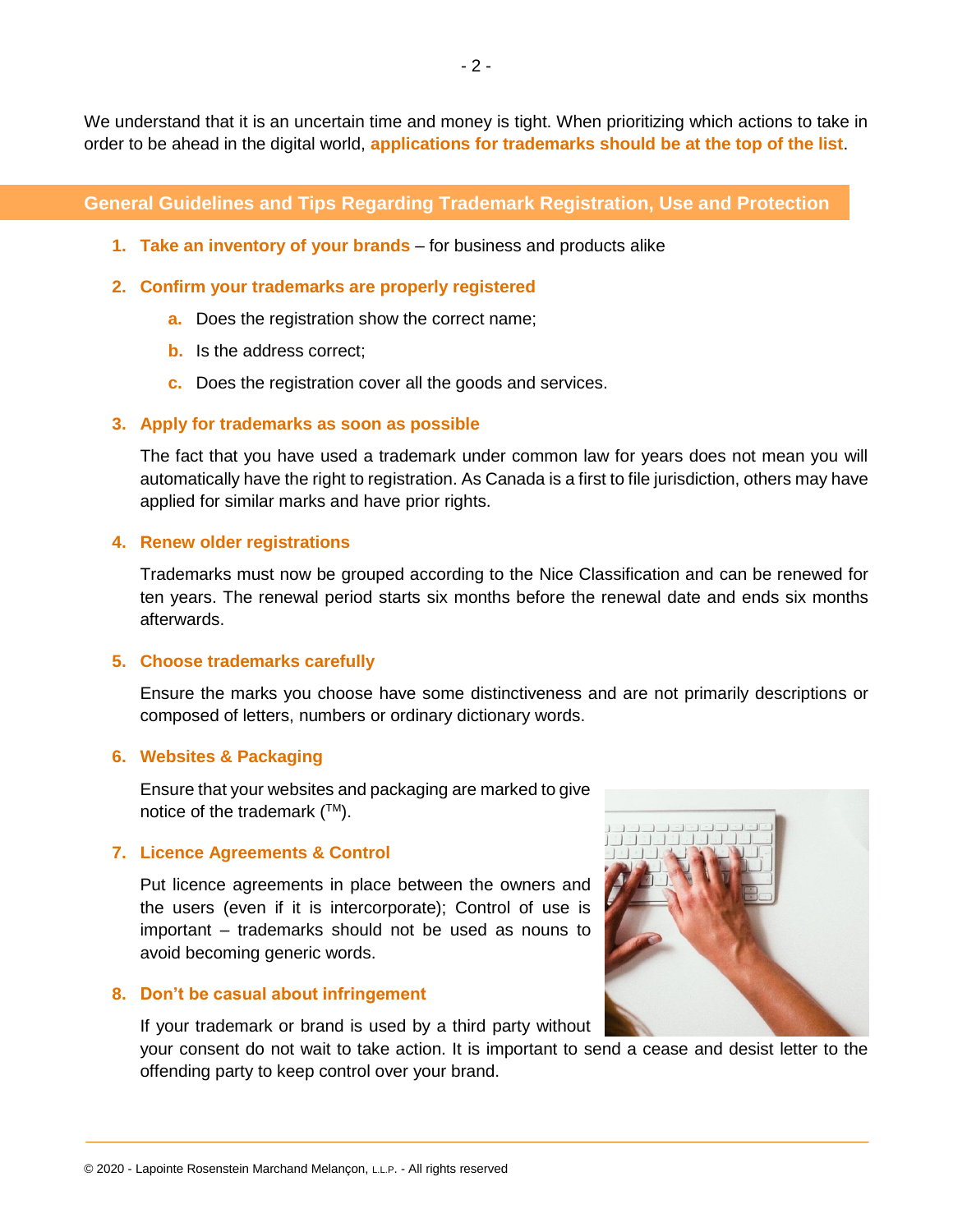#### **9. COVID-19 inspired modifications in the short term**

In making the technological shift, it is important to consider that the *Trademarks Act<sup>1</sup>* continues to apply despite the pandemic. Before adding a symbol or logo to your brand, ensure that it does not belong to a third party. Some trademark owners are currently making modifications, such adding a rainbow in their logo, as a way of spreading courage and resilience. Others have included more spaces between the letters of their name or logo to inspire people to respect the social distancing rules.

**If you consider modifying your registered trademarks**, it is important to bear in mind that the mark has to stay recognizable and has to keep the same dominant features. In other words, changes may be tolerated as long as they are so negligible that they are not misleading for consumers. If the change is for the long term consider filing a new application for this modified logo or name with the CIPO as a new trademark might be a good idea.

### **Other Benefits of Having a Registered Trademark**

#### **Brand Registry on the Amazon Platform**

Amazon, among the world's largest e-commerce markets, offers a seemingly infinite variety of products and goods available for purchase from different sellers. However, in an ocean of products and vendors, infringement of brands and the sale of counterfeit products is harder to control.

For this reason, businesses are able to enroll in the **Amazon Brand Registry** program in order to have control over their brand, which also offers an additional measure of protection in the event of potential infringement.

Amazon is not the only online company to offer this type of protection, so it is important to verify individual sites for their respective policies and protection programs.

#### **Social Media / Take Down Notices**

Certain social media platforms, such as Facebook or Instagram, will **force the forfeiture of a username, reclaim a username, even suspend, or terminate an account in violation of trademarks**.

In addition, it can be used to send a **notice** to a company hosting a website to **take down a website that may be infringing your intellectual property**. By way of example, Go Daddy has an online process if you think a party is infringing your intellectual property.

In certain cases to obtain a social media page for your business, you may be asked to prove that you have a registered trademark.

#### **Combatting Counterfeit Products at the Border**

A registered trademark provides access to additional recourses to combat against trade in counterfeit goods and protection of the trademark rights. Holders of registered Canadian trademarks can request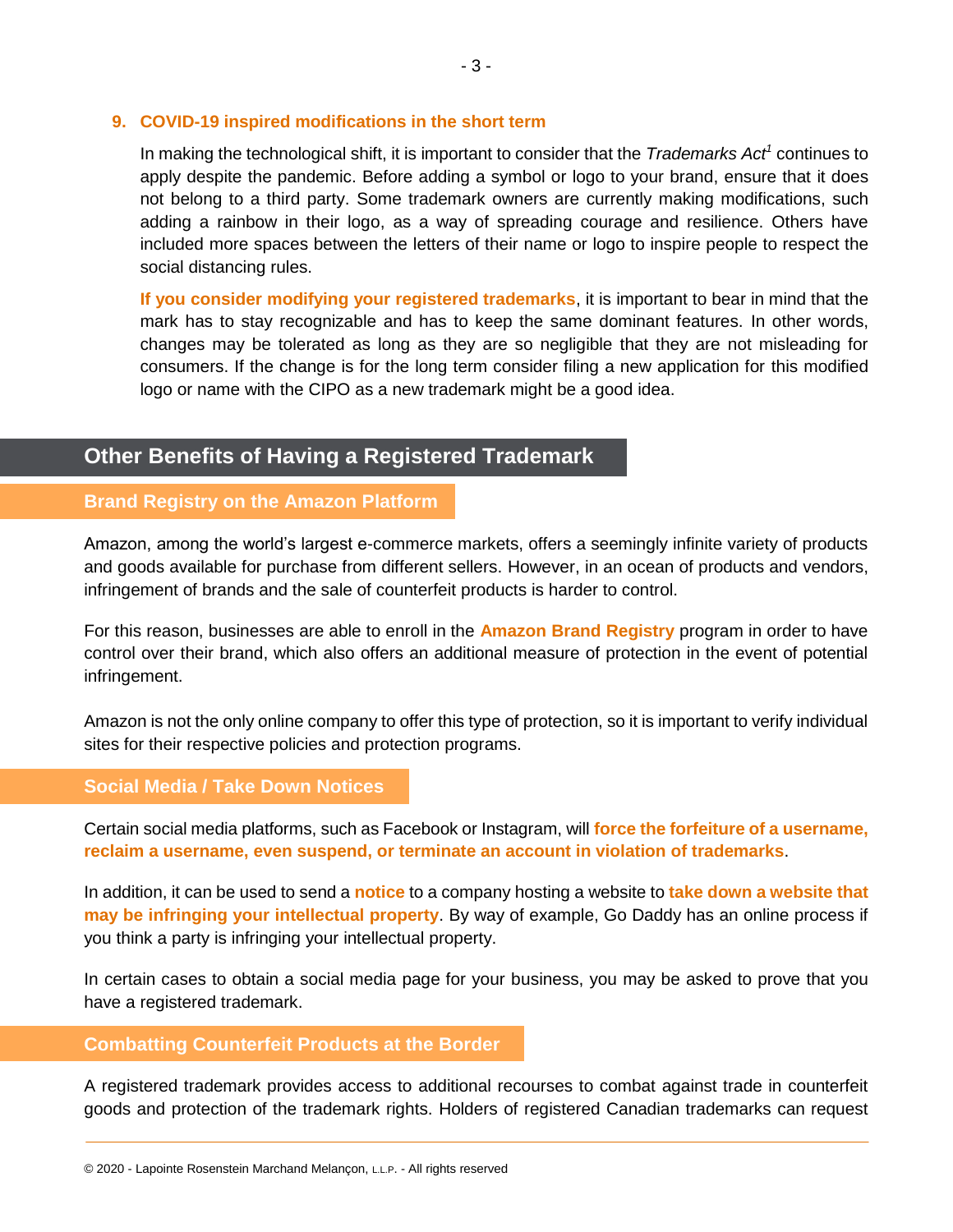the **assistance of the [Canada Border Service Agency](https://www.ic.gc.ca/eic/site/cipointernet-internetopic.nsf/eng/wr03895.html)** ("CBSA") by submitting a **[Request for](https://www.cbsa-asfc.gc.ca/security-securite/ipr-dpi/app-dem-eng.html)  [Assistance](https://www.cbsa-asfc.gc.ca/security-securite/ipr-dpi/app-dem-eng.html)** ("RFA") application, which remains **valid for two years**, after which time it must be renewed. A Canadian holder or owner of a registered trademark or geographical indication with CIPO is eligible to file a RFA application with the CBSA.

RFAs will help the CBSA to effectively **identify and detain commercial shipments suspected of containing counterfeit trademark goods**. Once a trademark holder has enrolled in the program, the CBSA will intercept and hold any suspected counterfeit or pirated goods upon entry into the country, and notify the trademark holder in order to take appropriate action.

#### **Distressed Companies (Bankruptcy and Creditor Protection) Amendments to the BIA and CCAA and the Impact on IP Licensees**

As the current pandemic continues to develop into an unprecedented health crisis, countless businesses have been experiencing a dramatic, and in certain cases devastating, **financial recession**. Even with the implementation of different government aid packages, many businesses are suffering and likely contemplating a major restructuring at best, or bankruptcy at worst.

While the effects of either scenario will have a direct impact on the insolvent business, it can also affect **licensees who have concluded intellectual property license agreements for the use of the IP of a potentially insolvent licensor**, who may wonder what will become of their rights.

Following recent amendments to the *Bankruptcy and Insolvency Act*<sup>2</sup> (the "BIA") and the *Companies' Creditors Arrangements Act*<sup>3</sup> (the "CCAA"), IP licensees came to benefit from a **greater protection in the event of insolvency of their licensor**, which in the current uncertain economic climate, is more relevant than ever.

The amendments that came into force on November 1, 2019, expanded the protections previously provided for under the BIA



and CCAA in an important way. To that effect, under new subsection 65.13(9) of the BIA, **in the event of the sale of the IP in a BIA restructuring**, an IP licensee is now permitted to continue using the IP during the term of the agreement or any renewal thereof, subject to the licensee performing its obligations under the agreement. This right is mirrored in section 36(8) of the CCAA in the event of the sale of the IP in a CCAA restructuring.

Subsections 72.1 and 246.1 of the BIA for their part now **allow the licensee to continue using the IP if it is sold or the license is disclaimed by the trustee in a liquidation or the receiver in a receivership, respectively**.

The impact of the foregoing amendments is significant for licensees as the number of businesses seeking the protection of the BIA or the CCAA will undoubtedly increase in the coming months, as they now see their license agreements benefitting from legislative protection in the event of sale in these circumstances.